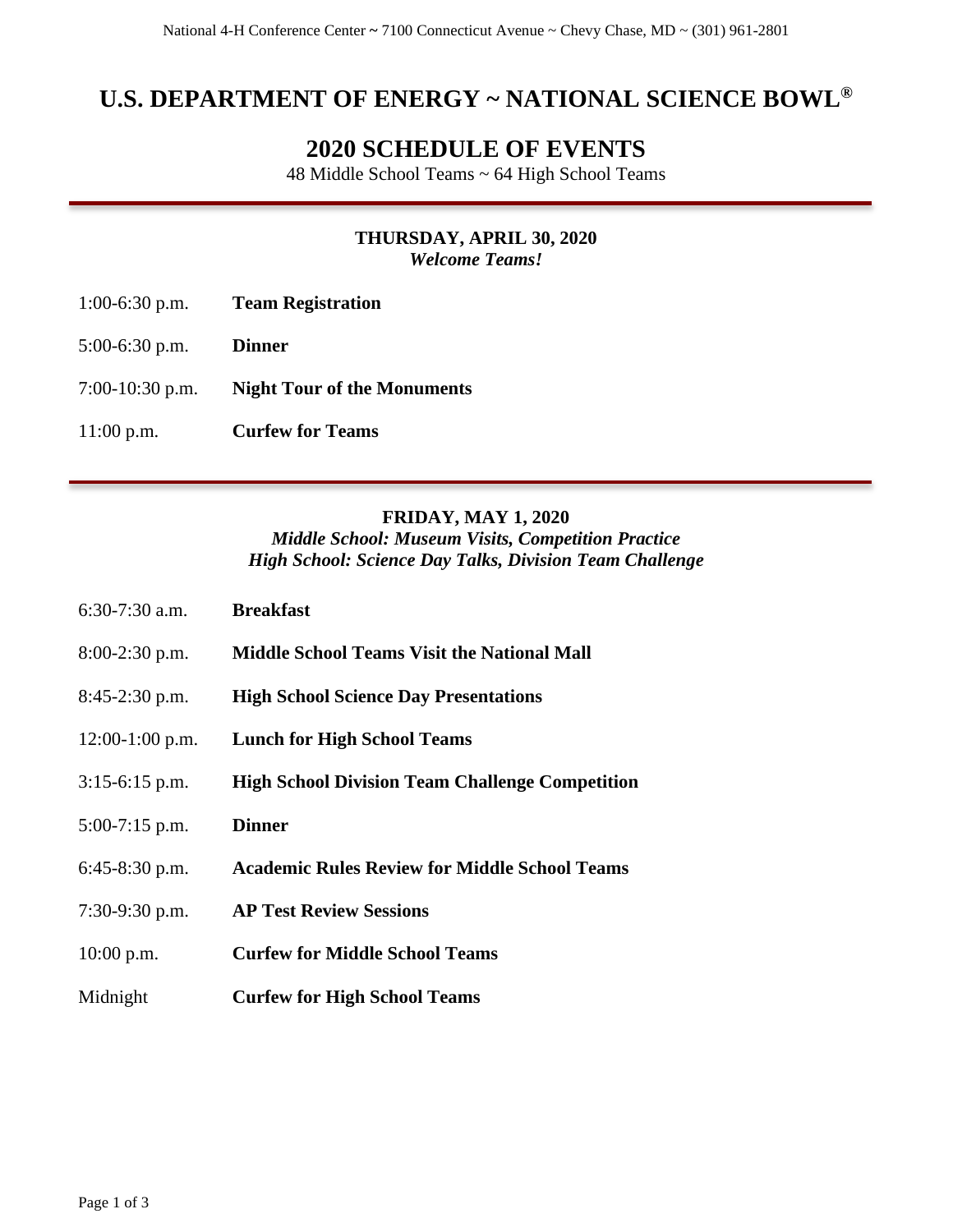## **SATURDAY, MAY 2, 2020**

*Middle School Academic Competition, High School Museum Visits*

| $6:30-8:15$ a.m.  | <b>Breakfast</b>                                               |
|-------------------|----------------------------------------------------------------|
| $9:00-4:00$ p.m.  | <b>High School Teams Visit the National Mall</b>               |
| $9:30-3:00$ p.m.  | <b>Middle School Academic Tournament (Round Robin Matches)</b> |
| $12:30-1:45$ p.m. | <b>Lunch for Middle School Teams and Volunteers</b>            |
| $3:45-8:15$ p.m.  | <b>Middle School Double Elimination Competition</b>            |
| $4:30-6:30$ p.m.  | <b>Dinner</b>                                                  |
| $6:45-8:00$ p.m.  | <b>Assembly for High School Teams: Rules Review</b>            |
| $10:00$ p.m.      | <b>Curfew for Middle School Teams</b>                          |
| Midnight          | <b>Curfew for High School Teams</b>                            |

## **SUNDAY, MAY 3, 2020** *High School Academic Competition & Middle School Cyber Science Competition*

| $6:30-8:30$ a.m.  | <b>Breakfast</b>                                             |
|-------------------|--------------------------------------------------------------|
| $10:00-5:00$ p.m. | <b>High School Academic Tournament (Round Robin Matches)</b> |
| $11:00-5:30$ p.m. | <b>Middle School Cyber Science Competition</b>               |
| $12:00-1:00$ p.m. | Lunch                                                        |
| $4:30-7:30$ p.m.  | <b>Dinner for Teams</b>                                      |
| $6:00-9:45$ p.m.  | <b>High School Double Elimination Competition</b>            |
| $11:00$ p.m.      | <b>Curfew for all Teams</b>                                  |